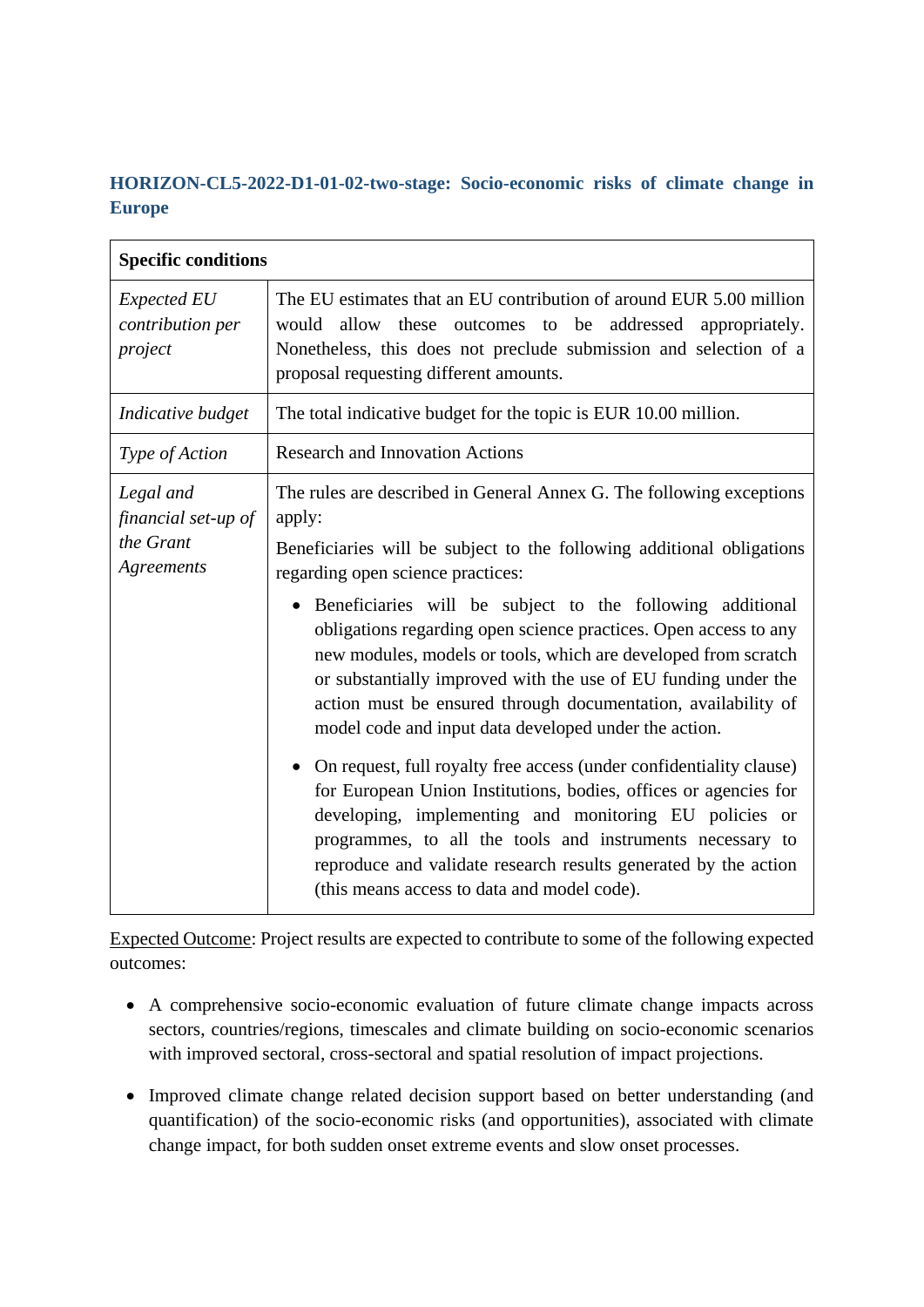- Better evidence for ambitious climate policy response, both in terms of mitigation and adaptation measures, based on a better understanding of socio-economic risks in the absence of adequate mitigation and adaptation efforts (or when limits to adaptation are reached), leading to a more secure and more certain socio-economic future.
- Actionable insights based on data at the appropriate level of geographical scale and spatial resolution for decision-makers in public and private sectors, including national and regional level estimations, leading to enhanced adaptation efforts and to a more resilient Europe.
- Better integration of climate change risks in public and private sectors' investment decisions - from property, through infrastructure up to regional and national supply chains - leading to increased long-term resilience.
- Enhanced coordination with European Commission's Joint Research Center on research concerning climate impacts and adaptation modelling.
- Provision of authoritative knowledge to inform the activities of the Horizon Europe Mission on Adaptation to climate change including societal transformation.

Scope: Actions should improve the understanding of the nature and extent of physical risks from a changing climate and their integrated socio-economic implications in Europe in 2030, 2050 and 2100 timeframes. The analysis should evaluate the costs of inaction / "business as usual" by extrapolating current policies with different social and climatological scenarios. It should seek to capture the range of possible socio-economic climate-related risks including both those most likely to occur as well as those associated with low-probability high-impact climate events with potentially catastrophic outcomes. Indirect impacts should be part of the analysis as well as the impacts in the rest of the world with relevant spill over effects in the EU should also be considered.

A comparison with scenarios with lower degrees of warming (with ambitious mitigation measures) should be included as well as the analysis of the costs and benefits of ambitious adaptation measures. Research should also improve the understanding of climate-related risks that are unlikely to be avoided through mitigation and/or adaptation and require urgent/specific response. The work could encompass improvements in adaptation modelling, in particular in impact areas with the highest potential damages. Actions should also take into account the impact of radical transformations envisaged in the context of the post-COVID recovery.

The impacts of climate risks should be assessed and monetised across various economic sectors aiming at an expansion of the existing impact categories and combining them into a coherent framework. Cross-sectorial impacts taking into account the interactions between various sectors should also be addressed. This research should equally encompass impact categories that cannot be directly monetised, but with either economy-wide implications or of critical importance for future human well-being, such as health (including the spread of infectious diseases), social justice, and biodiversity/ecosystems. The development of appropriate tools and methodologies that are able to address these kinds of non-market based impacts is part of the scope. In addition, actions should aim at accounting for the various sources of uncertainty in a systematic way.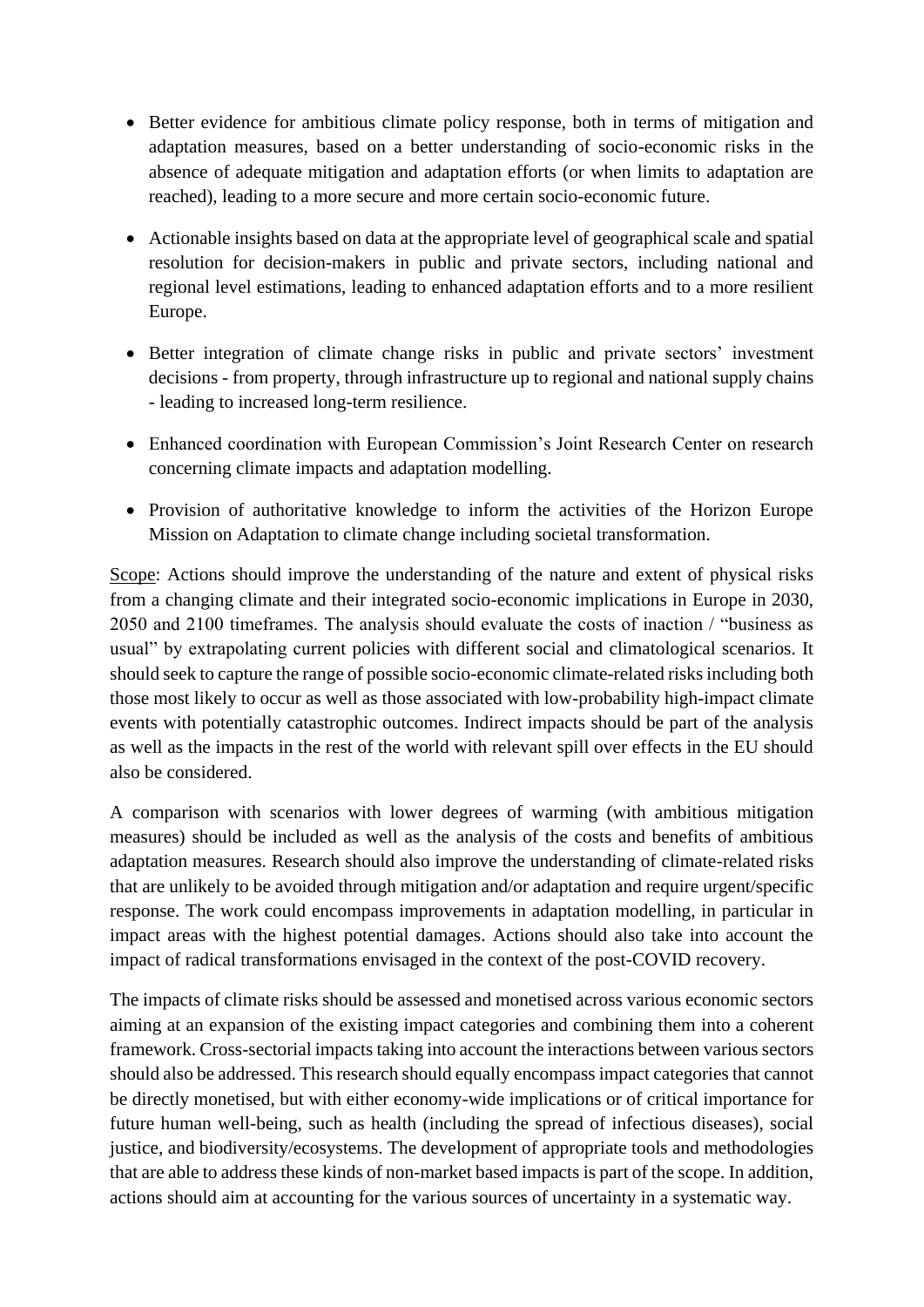A national and as much as possible regional resolution should be aimed at in order to account for heterogeneity in terms of hazards, exposure, vulnerability (including adaptive capacities) and ability to manage risks across countries and regions. Distributional and further equity considerations, including gender, associated with climate change impacts should also be investigated in order to inform the formulation of just mitigation and adaptation strategies. Development and testing of rapid analysis and assessment techniques using open data, tools and methodologies as well as work on an economy-wide damage function relating GDP losses or other metrics of public welfare and human wellbeing with temperature increase, could be part of the research, too.

Actions should identify and formulate recommendations for measures that should be implemented by various stakeholders groups to minimise the climate risks across Europe as well as the needs for future research. They should explore effective ways for bridging the gap between science, policy and practice. The needs of the private sector in order to prepare for and adapt to climate change impacts should be an integral part of the work and could include development of approaches for better integration of climate risks into financing principles of the investment community.

This topic calls for a truly interdisciplinary approach combining a wide range of disciplines including economics, climate science, bio-geophysical modelling, data engineering, risk analysis, political and behavioural science etc. as well as for an active involvement of and cocreation with people and communities at risk. As much as possible, it should integrate the results of the existing studies and evidence-base, including from previously funded projects such as COACCH and other projects from call SC5-06-2016-2017<sup>1</sup>.

When dealing with models, actions should promote the highest standards of transparency and openness, as much as possible going well beyond documentation and extending to aspects such as assumptions, code and data that is managed in compliance with the FAIR principles<sup>2</sup>. In particular, beneficiaries are strongly encouraged to publish results data in open access databases and/or as annexes to publications. In addition, full openness of any new modules, models or tools developed from scratch or substantially improved with the use of EU funding is expected.

Synergies with topic HORIZON-CL5-2021-D1-01-05: Better understanding of the interactions between climate change impacts, mitigation and adaptation options, as well as with relevant topics in Cluster 3: Civil security for Society – Destination Area DRS02 on Support to improved disaster risk management and governance, should be explored and established. In addition, coordination with existing relevant initiatives on climate impacts and adaptation modelling should also be sought, in particular in the context of the PESETA assessment<sup>3</sup>.

This topic requires the effective contribution of SSH disciplines and the involvement of SSH experts, institutions as well as the inclusion of relevant SSH expertise, in order to produce

<sup>&</sup>lt;sup>1</sup> A list of other relevant projects can be found <u>here:<https://cordis.europa.eu/project/id/776479></u>

<sup>&</sup>lt;sup>2</sup> FAIR (Findable, Accessible, Interoperable, Reusable).

<sup>3</sup> <https://ec.europa.eu/jrc/en/peseta-iv>